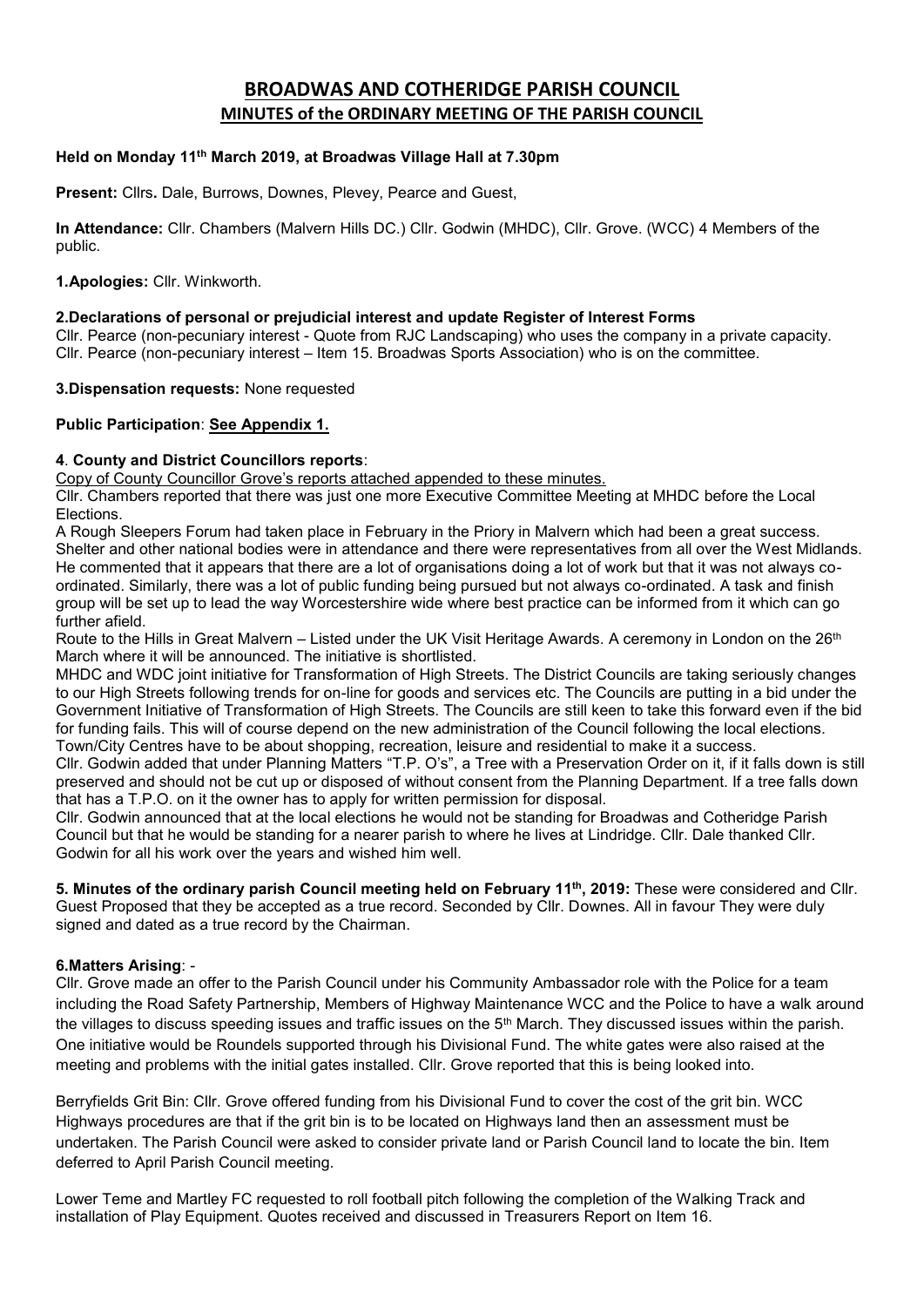Cllr. Winkworth raised issues regarding a large tree on the side of the A44 at Cotheridge that had been chopped down leaving a 5ft high stump in situ could be a potential danger to traffic. Cllr. Dale spoke to the owner of the tree who informed him that the tree is not on his land and is the property of WCC. This has been referred back to Cllr. Grove to progress.

## **7. Correspondence:**

Email 14th Feb- Environmental Crime Advice leaflet and Public Space Protection Order leaflet. Noted and placed on Parish Council Website.

## **8**. **Planning. – Report from Cllr. Pearce**

**18/01282:** Upper Howsen Farm Cotheridge – Proposed demolition of existing farm buildings and use of site for 8 caravans/log cabins. Response submitted on behalf of the Parish Council raising no objections subject to appropriate conditions regarding road access, landscaping, drainage etc and on assumption that the application is for log cabins and not caravans. County Highways have now confirmed that they have no objections taking into account revised access plan. No further news.

**18/00184 (plus 16/00335 & 16/00353):** Little Lightwood Farm Cotheridge – Three outstanding planning applications. Informal opinion received from Stuart Castle (MHDC Planning officer) regarding merits of the applications. The Parish Council's views have subsequently been reiterated to our District Councillors for them to consider when deciding whether the applications can be delegated to officers for decision or brought to the Planning Committee. No further news.

**18/00223:** Ivy Barn, Broadwas – Proposed installation of Velux Roof Light in Listed Building. Approved on appeal.

**18/01798:** Zourka Church Lane Broadwas – Demolition of existing bungalow and erection of five two-storey dwellings. Clarification of grounds for Judicial Review of appeal decision for previous application received. These related to the precise wording of the decision letter and therefore do not directly impact on the current application.

PARISH COUNCIL RESPONSE TO PLANNING- Broadwas & Cotheridge Parish Council discussed this application at its meetings on 11 February and 11 March 2019 and resolved to object to it for the reasons set out below. This site is not within or adjacent to the settlement boundary for Broadwas as set out in the South Worcestershire Development Plan (SWDP). It therefore falls within the definition of "open countryside" as set out in SWDP Policy 2. That Policy permits certain limited forms of development in open countryside but the construction of five stand-alone open market houses is not one of them. The Broadwas & Cotheridge Neighbourhood Development Plan, which is currently the subject of Regulation 16 consultation, supports the existing SWDP housing allocations and settlement boundary for Broadwas and therefore, assuming that that Neighbourhood Plan is adopted in due course, it will not change the designation of this site as being within open countryside. The Parish Council supported the District Council's opposition to the previous application for this site (17/00169). The fact that that application was approved at appeal does not set a precedent for the current application. In saying this, the Parish Council particularly notes that the original buildings on this site had a total floor area of circa 315 sq. m, the scheme approved at appeal has a total floor area of 557 sq. m and the current application a total floor area of 803 sq. m. It is therefore somewhat disingenuous for the applicants to imply that the latest proposals do not substantially increase the density of development when compared to the previously approved scheme. SWDP Policy 18 which deals with Replacement Dwellings in the Open Countryside states that replacement of an existing dwelling by a single replacement dwelling will be permitted when inter alia the replacement does not exceed the footprint of the original by more than 30%. The current proposal would reflect an increase of 255% and therefore makes a mockery of that Policy. In relation to the Appeal Inspector's observation that the site is "Previously Developed Land" (PDL) – commonly referred to as brownfield sites, the Parish Council understands that one of the exclusions from that definition is "land in built up areas such as residential gardens". Logic would therefore suggest that the subject site is either in "open countryside" as defined in the SWDP or, if it is in a "built up area" it does not fall within the definition of PDL. On either basis the current application should be refused. The heritage issues regarding this site have been well rehearsed in previous applications. The Parish Council's position remains that the Zourka site is an inherent part of the setting of the Grade II\* St Mary Magdalene church and the other Grade II Listed Buildings in the immediate vicinity and any decisions regarding development of this site should reflect this fact. Finally, whilst Worcestershire County Council Highways Department have provided recommendations regarding visibility splays for access to Church Lane from the subject site, they have not addressed the issue of the limited visibility for vehicles leaving Church Lane and turning on to the A44 main road. The proposed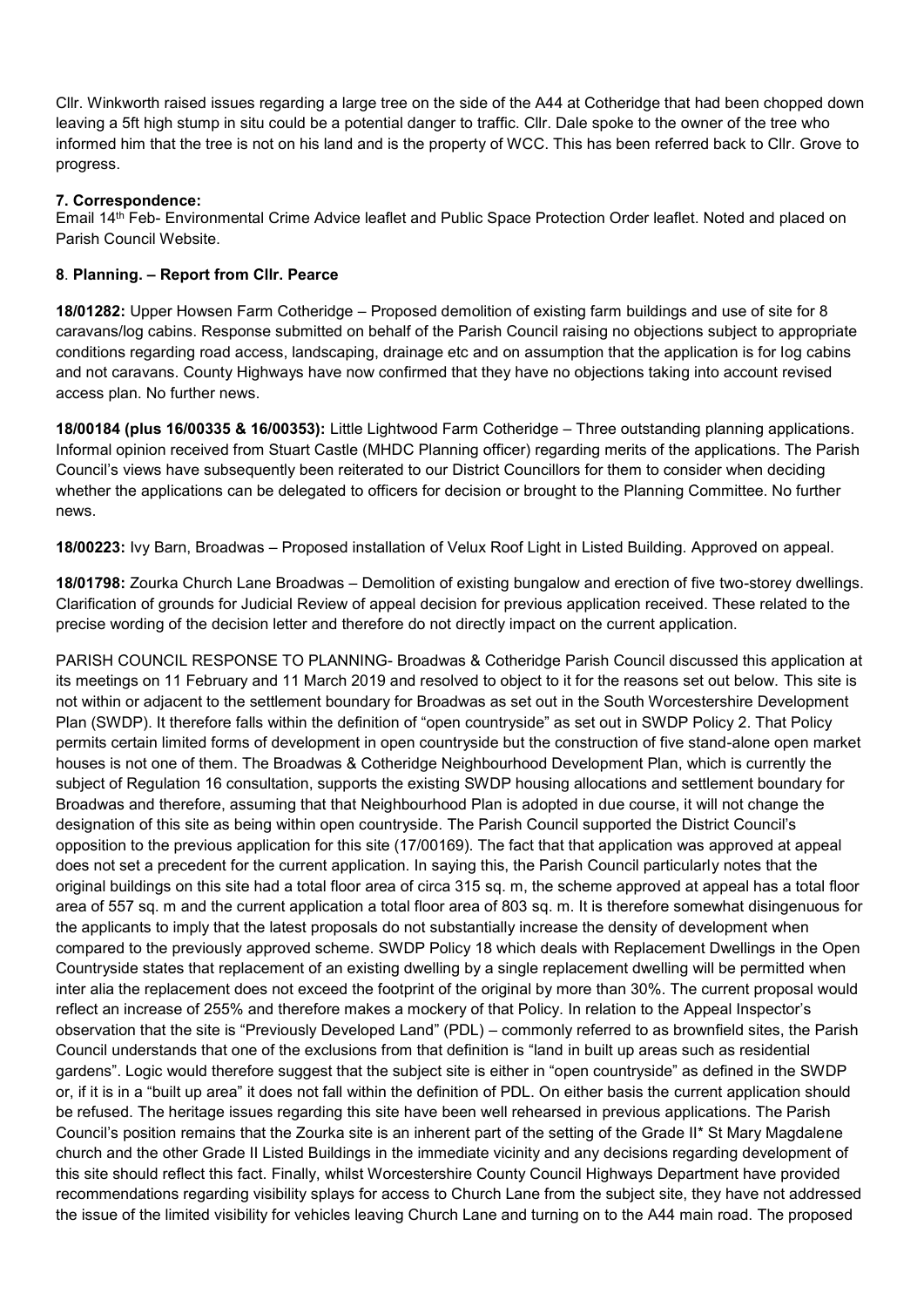application, if approved, would substantially increase the amount of traffic needing to make this manoeuvre and the District Council is requested to refer this aspect back to the County Council for further consideration. For all these reasons, the Parish Council requests the District Council to stand firm in its opposition to substantial development of this site and therefore to refuse this application.

**19/00104:** Royal Oak Broadwas – Installation of new children's play equipment. Does not appear to be controversial. Recommendation that Parish Council sends "No comments" response.

**9. New Website:** Cllr. Dale reported that to date the website was going well. Councillor Dale asked for suggestions on what should be displayed on the site and how. The Clerk suggested that the Lengthsman Role be added to the website with a "Report It" facility to enable anyone in the parish to report work as they notice it. Councillors supported this idea. *Clerk to provide a description of the Lengthsman Role to include on the website.*

**10. A. Village Hall Extension update:** Cllr. Winkworth submitted his apologies to the meeting but updated to say that a third quote is still awaited. The contractor Cllr Winkworth mentioned at the last meeting and that he was chasing came back last Saturday and has intimated that he would not be available for best part of a year. Cllr. Winkworth has contacted another builder who is excellent and reliable and he will meet him at the village hall Saturday 16th March.

 **B. Village Hall Wi-Fi-** Cllr. Burrows outlined that in order to get WIFI in the Village Hall we need to connect it to the real world. There are 2 options both of which involve the cost of installation: 1) Traditional Copper Wire (superfast) via land line - This will, we know, require a pole or 2 etc; 2) Cutting Edge Fibre to the door Gigabyte scheme. The ongoing cost of a service is a separate but of course not unimportant element.

Cost of installation- Whether the Gigabyte scheme would cover the cost of option 1 and whether this scheme has a wider potential/community benefit re vouchers etc.

It is likely that given the Village Hall can be classed as a business, the Parish Council could attract the £2500 grant on the basis that we may not need but could benefit from the increased speed (this has an impact in the short term 12 months to a higher monthly sum but this is only binding for 12 months and there are more competitive offers ongoing).

It appears there is sufficient flexibility in the scheme to also consider a wider community approach i.e. establishing whether there is interest in a whole village approach (NB viability is not linked to 100% sign/take up but there is a breakeven figure dependant on location/numbers of premises etc - This can be worked out if we choose to proceed along the lines of a whole village approach. The other variable that can be influential is the number of businesses as this bulks up the final grant. (Possible Village hall/school/Pub?) We could also if we go down route 2 pull in other businesses.

Clearly attractiveness is an issue in attracting support and sign up and it seems that modelling a whole village proposal (with different levels of take up) helps establish total infrastructure cost and therefore any shortfall between grant and cost to those who take up.

Why would it be attractive? it seems that for many this is not obvious as they are quite happy with the "good speed" they get now from the Fibre to cabinet option, so it is helpful to be able to work through why Fibre to Premises is attractive and if there is a set up cost (which there may not be depending on overall scheme) who and at what level would people be prepared to pay + the fact that an 80 mbps service costs more on a monthly basis, but as indicated above this gap can be closed after 12 months and the scheme and the PC would need to play a role supporting this. Of course, some people already have FTP (incl. most of Broad Green) so in reality we are only talking about the main village. I guess the benefits are around future proofing and from our point of view being seen as a 21st century village, but clearly may not be the easiest of sells - though of course we are not atypical and Robert Stepniewski of WCC says that many villages have successfully signed up.

Robert is keen to work with the Parish Council in either approach and there is the possibility that the scheme may be upgraded (i.e. better  $E$ ) all in all if we went down this road it takes 12 months. Cllr. Burrows and Cllr. Guest agreed to bring back further proposal and to place order for line subject to future advice from WCC.

Cllr Burrows suggested that once the VHMC were in a position to form a view of the cost of the proposals, that the original plans/proposals for preferred contractor/cost should be considered at a meeting of the Parish Council in order to be assured given the time since the decision was taken that the plans fully represent what is now needed.

Cllr Guest suggested that we could explore a different approach to commissioning and project managing the work.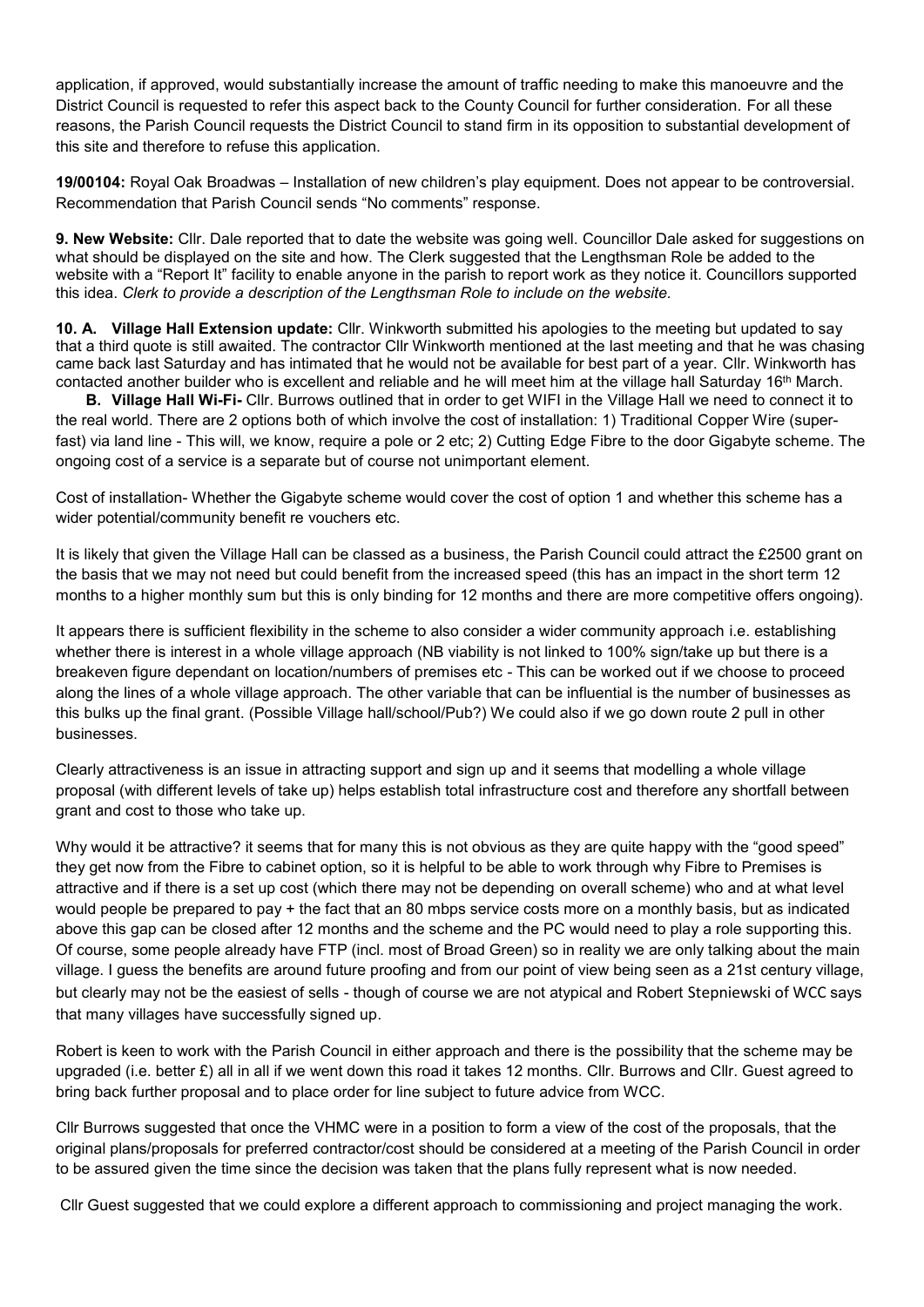**11. NDP Update: NDP Update**: Cllr. Dale reported that with the Regulation 16 consultation on the Broadwas & Cotheridge Neighbourhood Plan closing on 29th Match, examination of the Plan could potentially commence as early as mid-April. A list of suitable Examiners was presented to the Broadwas and Cotheridge NDP recommended by MHDC and Wychavon DC. Broadwas and Cotheridge NDP have selected an order of preference with Chris Collison as their favoured option. David Clarke has contacted Chris Collison and he has confirmed that he is still available to examine the Broadwas & Cotheridge NDP.

Chris says he anticipates that he could start the examination in April, with production of a draft report in May/June, depending on the number and nature of the Regulation 16 representations.

**12. S106 update: Funding for new track and equipment for Berryfields Playing Field:** Cllr. Plevey reported that the Berryfields Playing Fields Walking Track, Mini Trail and Adult Outdoor Gym are all now complete. Consideration needs to be made now for insurance both for Public Liability and All Risks and accidental Damage. Discussions took place regarding whether a formal opening should take place. It was decided to promote the new Play equipment, Walking Track etc on the website and in the Footprints Newsletter. Cllr. Downes Proposed that we now seek to purchase a new noticeboard for Berryfields. Cllr. Dale Seconded. Cllr. Downes to obtain a quote for the new noticeboard.

**13. Safeguarding in the Community:** Cllr. Burrows produced a draft Safeguarding in the Community Policy to the Parish Council. To reflect the relationship between Parish Council and Playing Fields Cllr. Burrows agreed to amend for circulation.

**14. Land Registry for Broad Green Common Land, Berryfields land and Sports Field and Broadwas Village Hall:** Cllr. Winkworth gave a written update that as the matters were not urgent nothing further had been undertaken at this time.

**15. Broadwas Sports Association request for grant for Pavilion repairs and Nora Parsons request for Grant Funding.** Broadwas Sports Association outlined a project on the Cricket Pavilion. Nora Parsons Centre made a request for grant funding.Cllrs discussed the future basis for making grants and agreed that the reintroduction of a form would help demonstrate the case for and what the requested grant was to be used for. It was felt that discretionary and reoccurring requests were not necessarily in line with the Councils responsibilities in regard to financial probity. *The Clerk was asked to ascertain what the limit was for giving grants under Section 137 and email that out to Councillors. Once this has been established and funds permitting that a grant of £500 be considered for the Broadwas Sports Association and £300 for the Nora Parsons Centre. Cllr. Pearce to provide a copy of a grant*  application form for future use which Cllr. Guest will make editable and this will be added to the new Parish Council *Website for future use.*

## **16. Update Reports:**

**a) Treasurer's Report:** copy circulated to Councillors and attached to these Minutes.

**b) A Bank Reconciliation** to the 11/3/19 was circulated and approved at the meeting.

**c) NALC Annual Salary Award for the Clerk** to the Parish which takes effect from 1st April 2019. The new pay rates from 1<sup>st</sup> April 2019 and Spinal Column Point is 22 where the pay is due to increase from £10.95 per hour to £11.22 per hour. An increase of 27p per hour. This will represent an increase in annual salary from £4556.45 to £4667.52. This has been budgeted with the 2019/20 precept and budget. Cllr. Dale Proposed this be approved. Cllr. Guest Seconded. All in Favour.

d) Quotes were received from Simon Skeys and RJC Landscaping to roll the football pitch following completion of the Walking Track. The quote from Simon Skeys for £30 to roll the pitch was approved and the Clerk was asked to inform Simon Skeys to go ahead weather permitting asking him to take care not to damage the new track etc. Further quotes now to be obtained for the on-going grounds maintenance of Berryfields for 2019 season from RJC and Simon Skeys.

**d**) **Clerk's report**: copy circulated and attached to these Minutes.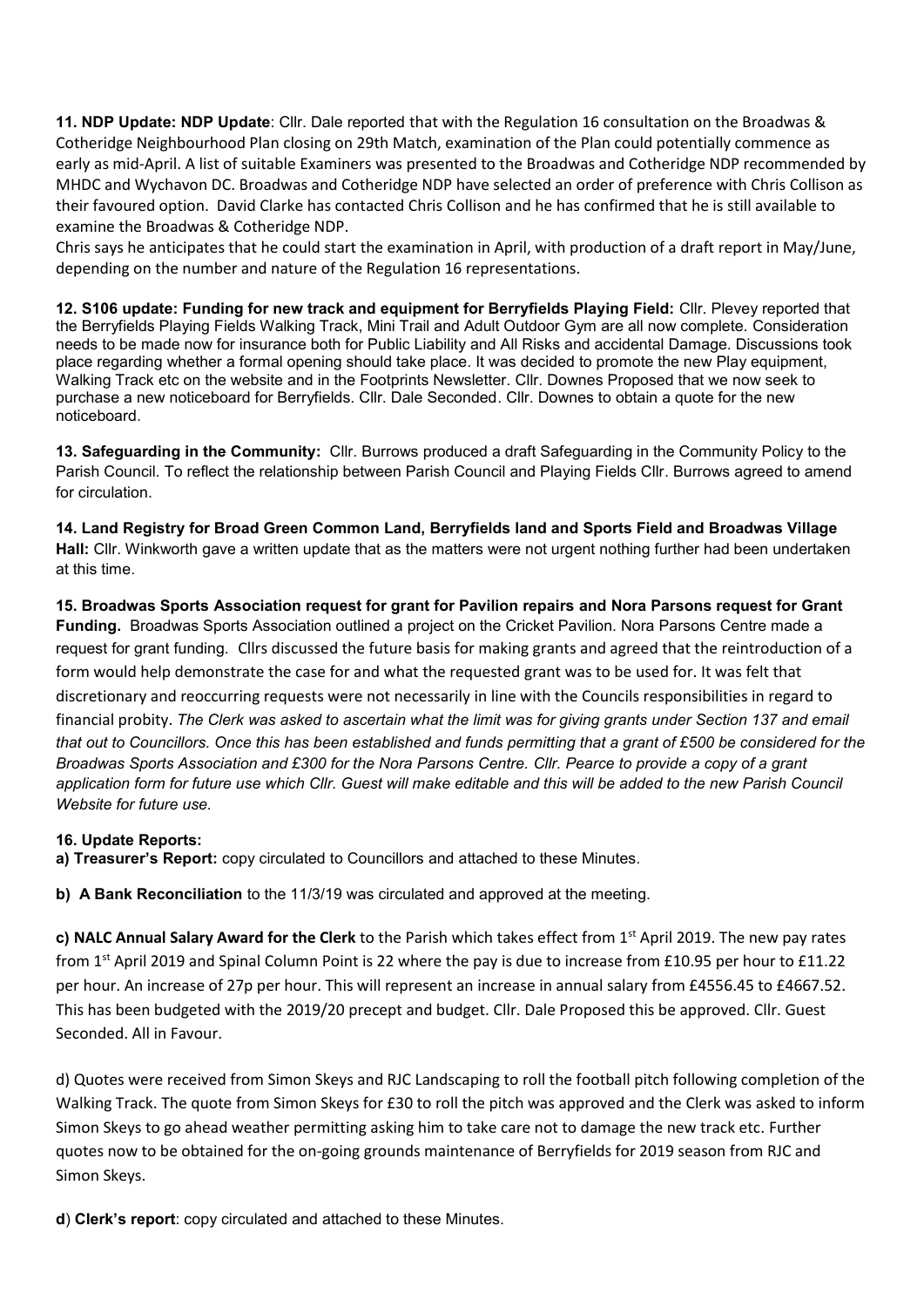**e) PLO report** copy circulated and attached to these minutes.

## **17. Councillors' Reports and Items for Future Agenda**:

Cllr. Downes provided an update to Hill Top (B.A, A,) Cotheridge. All the rubbish tipped on the site has been removed and they have landscaped an area inside his gate adjacent to the area so that Birmingham Anglers Association members can access their car park. Cllrs. Thanked Cllr. Downes for his hard work.

Cllr. Winkworth communicated that Broadwas and Cotheridge Parish Council have been successful in obtaining a Natural England Award for Broad Green. The Clerk was asked to write to the contractors who undertook the work to thank them for their services.

## **18. Date of next meeting: April 8th, 2019 at Broadwas Village Hall at 7.30pm**

## **Meeting closed at 9.50pm**

Signed Chairman………………………………………………. date…………………………………..

## **APPENDIX 1 - Public Participation.**

A member of the public commented that since she reported the state of the footpaths within the parish that the Lengthsman had done a great job in re-instating them, weed spraying and chopping them back. She thanked the Parish Council and Lengthsman for sorting this out.

A mention was also given for the help that County Cllr. Phil Grove gives in supporting initiatives within the Parish. On behalf of the local community she wished a note of thanks be Minuted for his continued support and hard work. A general discussion took place about litter especially on the A44 where it seemed that drivers were throwing litter from vehicles. A suggestion was made for a sign saying, "Thank you for taking your litter home". The clerk to ascertain details of this for the April Parish Council meeting. Discussions about joining force with MHDC for their "Great British Spring Clean" took place and the Clerk offered to forward more details about the joint initiative to the Chairman for information. A note on the website thanking local volunteers who helped to keep the Parish litter tidy was suggested. Cllr. Dale to action this.

## **4. Cllr. Grove – WCC Report.**

**Economic Development. -** The Worcestershire 5G consortium, led by the County Council and Worcestershire LEP, just launched the first-ever British **5G** factory trials at the Worcester Bosch factory. The switch on, which took place at Worcester Bosch, allows the UK to strive firmly ahead of its European peers in the race for 5G, and through the collaboration of partners, Worcestershire will be at the heart of the technological advance. These trials mark the start of Britain's historic journey to reap the benefits of 'Industry 4.0' and will see smart factories being created.

The most encouraging news was £55 million pound from Government for the completion of the Duelling of the Southern Link road.

Many of you will be aware work as already commenced, to improve the link to the M5 with 5600 houses, the completion of the duelling by 2021 will ease peak time traffic.

**Children and Families-** Worcestershire is updating its Graduated Response guidance to support children and young people with special educational needs and disabilities (**SEND**). Parents, carers and professionals working with children and young people with SEND have been encouraged to help shape the Worcestershire SEND Graduated Response guidance. The Graduated Response document is intended to be used as a tool for schools and settings and those partner agencies working with them. It is also intended to be an information source for parents, carers and young people to inform and guide in relation to the education of children and young people with SEND.

Many of you will be aware that 4855 members of the public signed up to the stem Cell at Worcestershire Pitmaston Primary school last weekend. Any arm of volunteers helped locals to complete test and fill out registration forms in a bid to find a tissue match for Oscar Saxelby –lee.

Oscar who is five as a rare type of cancer was diagnosed on 28<sup>th</sup> December, has been given 3 months to live and is in desperate need of a stem transplant. We all I'm sure wish him well.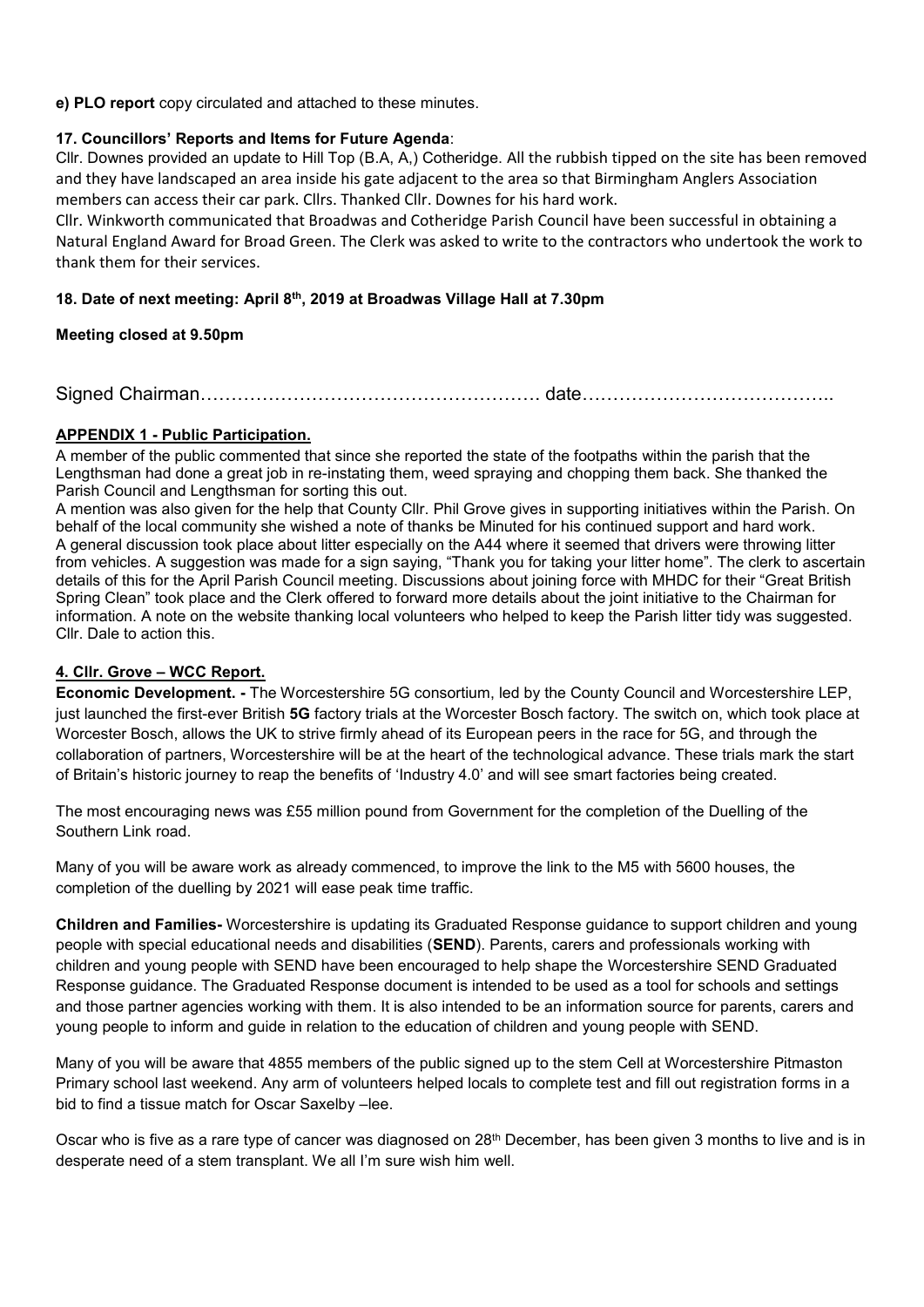**Adult social care- Assistive technology** devices like Alexa are being used by Worcestershire County Council to enable people to live as independently as possible. Assistive technology refers to devices or systems that support a person to maintain or improve their independence, safety and wellbeing. As part of the plan to tackle pressures within adult social care, we are one of the few councils in the country investing in this type of technology. Investment in assistive technology averages just £7 per week, saving the council around £90 a week compared to home care. Where the technology prevents residential care, the saving rises to £140 a week. Worcestershire County Council has been working with partners Worcestershire Telecare to pilot a range of different technology as part of a person's care package.

**Environment-** Since the introduction of the 25p tariff on disposable cups at County Hall, the café is saving approximately 1,600 cups every month. End to end the unused coffee cups would be as high as the Burj Khalifa, The Shard and the Eiffel Tower combined. The Servest cafe stopped providing plastic packaging for all food and drink made on the County Hall campus in spring 2018, replacing the packaging and disposable cups with compostable plant-based products. Staff and visitors are increasingly opting to use their own re-useable cup or using a ceramic coffee cup when sitting in the café, helping reduce our waste further.

As part of the final phase of the flood alleviation works in Upton-Upon-Severn, a series of night closures on the A1404 will be taking place later this month.

The closures will take place from 8pm to 6am from Monday 18 March to Thursday 21 March. A diversion route will be in place for vehicles which takes them over Carrington Bridge, Worcester. Pedestrians and dismounted cyclists will be able to use a temporary footway which has been built next to the current highway, and this will also have lighting. These works will move the project closer to overall completion before the Upton festival season.

**Finances-** The Council budget for 2019/20 has now been approved. It will see millions of pounds spent on tackling congestion, improving town centres and upgrading railway stations across the county. A total of £2.5million will now be invested into town centre improvements in Evesham, Redditch, Stourport and Worcester. The Council's programme to relieve congestion will be extended with an additional £5m to be spent over the next three years in Bromsgrove and Evesham town centres, Kidderminster and on the A38 near Upton. Other capital investments include £4m to build a new footbridge across the River Severn in north Worcester and to refurbish Sabrina Bridge in the city to support walking and cycling. An additional £5m is to be invested into the upgrading of railway stations and funding extra parking.

## **16A. Treasurer's Report.**

| Payee                                 | <b>Description</b>                    | <b>TOTAL</b>   | <b>Payment</b>    |
|---------------------------------------|---------------------------------------|----------------|-------------------|
| <b>HMRC</b>                           | Tax Deductions Feb<br>19              | 76.00          | <b>BACS</b>       |
| Carole Hirst                          | Clerk Salary Feb 19                   | 303.71         | <b>BACS</b>       |
| Carole Hirst                          | Expenses from Feb<br>12th to Mar 11th | 76.19          | <b>BACS</b>       |
| <b>DM Payroll Services</b>            | 2018/19 Internal<br>Audit             | £<br>110.00    | <b>App. Quote</b> |
| <b>Three Counties</b><br>Landscapes   | Walking track<br>surfacing            | £<br>25,138.20 | bacs              |
| Footprints                            | <b>Annual Grant</b><br>payment        | £<br>250.00    | <b>BACS</b>       |
| P. Parkes                             | PLO work Dec, Jan,<br>Feb, Mar        | £<br>223.75    |                   |
| Play Quest                            | Supply and Install<br>mini trail      | £<br>13,024.80 | <b>BACS</b>       |
| <b>Broadwas Sports</b><br>Association | Section 137 Grant                     | £500           | <b>BACS</b>       |
| Nora Parsons Day Care<br>Centre       | Section 137 Grant                     | £300           | <b>BACS</b>       |
| <b>TOTALS</b>                         |                                       | £<br>40,002.65 |                   |

### **Mar 11th, 2019 Payments List**